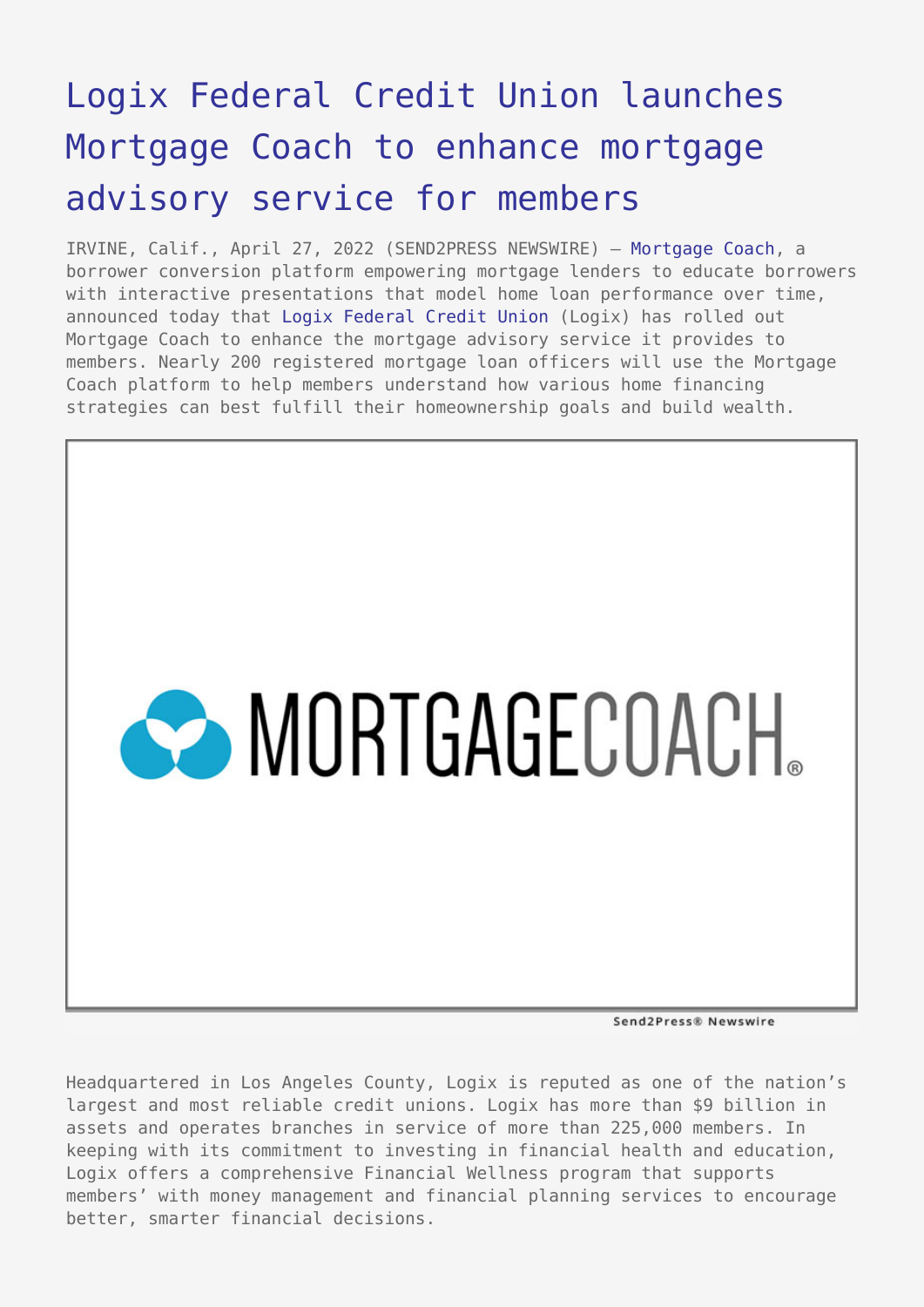By partnering with Mortgage Coach, Logix has empowered its mortgage lending arm with interactive Total Cost Analysis (TCA) presentations, which educate consumers by modeling home loan performance over time. The partnership will enable Logix loan officers to solidify themselves as trusted mortgage advisors by providing members user-friendly comparisons of lending scenarios to help them make more informed decisions. TCA presentations are personalized, digital and can be shared with borrowers via text, email or Mortgage Coach's mobile app.

"Logix is the financial institution of choice for hundreds of thousands of members because it prioritizes service, education and financial success above all else," Mortgage Coach President Joe Puthur said. "Our TCA presentations will help achieve Logix's commitment to mortgage engagement, experience and education by streamlining each loan officer's ability to provide personalized financial education to every credit union member, increasing homeownership and equity access to everyone they serve."

This service was selected by the Logix management team with intentions to provide greater value to members.

"Mortgage Coach has presented our mortgage lending division at Logix with an  $incredible$   $\Box$ Opportunity to offer enhanced advisory services to thousands of members," Logix President and CEO Ana Fonseca said. "Mortgage Coach's TCAs will make it easier for our staff to deliver more value to members by helping them consider how their mortgage fits holistically into a broader financial picture."

## **About Mortgage Coach:**

Mortgage Coach is an award-winning borrower conversion platform that gives consumers the confidence to transact with educational presentations that model loan performance over time. The company's side-by-side loan comparisons allow borrowers to make faster, more informed mortgage decisions while enabling lenders to consistently deliver an on-brand, consultative home financing experience that increases borrower conversion, repeat business and referrals. To date, more than 140 enterprise independent mortgage banks, depository banks and credit unions rely on Mortgage Coach to deliver personalized, modern service that grows revenue and customer loyalty. To learn more about Mortgage Coach, visit [https://www.mortgagecoach.com](https://mortgagecoach.com/) or follow @MortgageCoach.

## **About Logix:**

Chartered in 1937, Logix Federal Credit Union offers a full menu of financial services, and surcharge-free access to 30,000 ATMs nationwide. Logix Federal Credit Union is rated "superior" for financial strength, and is the largest credit union headquartered in Los Angeles County, with more than 225,000 members and \$9 billion in assets. Logix operates 18 branches in Los Angeles and Ventura counties.

Federally insured by NCUA. Logix is an Equal Housing Lending. NMLS ID 503781. For more information, visit <http://www.lfcu.com/>.